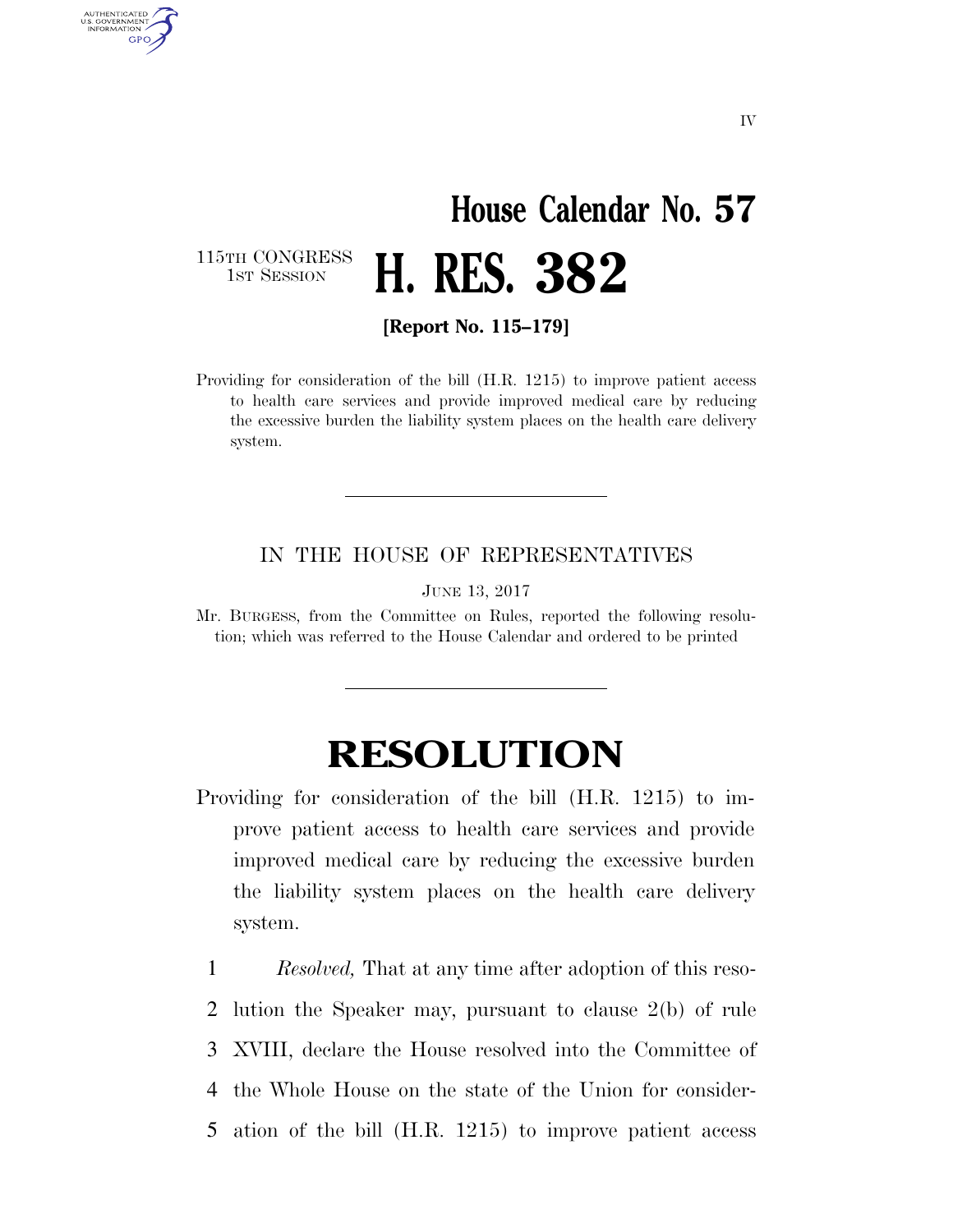to health care services and provide improved medical care by reducing the excessive burden the liability system places on the health care delivery system. The first read- ing of the bill shall be dispensed with. All points of order against consideration of the bill are waived. General de- bate shall be confined to the bill and shall not exceed one hour equally divided and controlled by the chair and rank- ing minority member of the Committee on the Judiciary. After general debate the bill shall be considered for amendment under the five-minute rule. In lieu of the amendment in the nature of a substitute recommended by the Committee on the Judiciary now printed in the bill, it shall be in order to consider as an original bill for the purpose of amendment under the five-minute rule an amendment in the nature of a substitute consisting of the text of Rules Committee Print 115-10. That amendment in the nature of a substitute shall be considered as read. All points of order against that amendment in the nature of a substitute are waived. No amendment to that amend- ment in the nature of a substitute shall be in order except those printed in the report of the Committee on Rules ac- companying this resolution. Each such amendment may be offered only in the order printed in the report, may be offered only by a Member designated in the report, shall be considered as read, shall be debatable for the time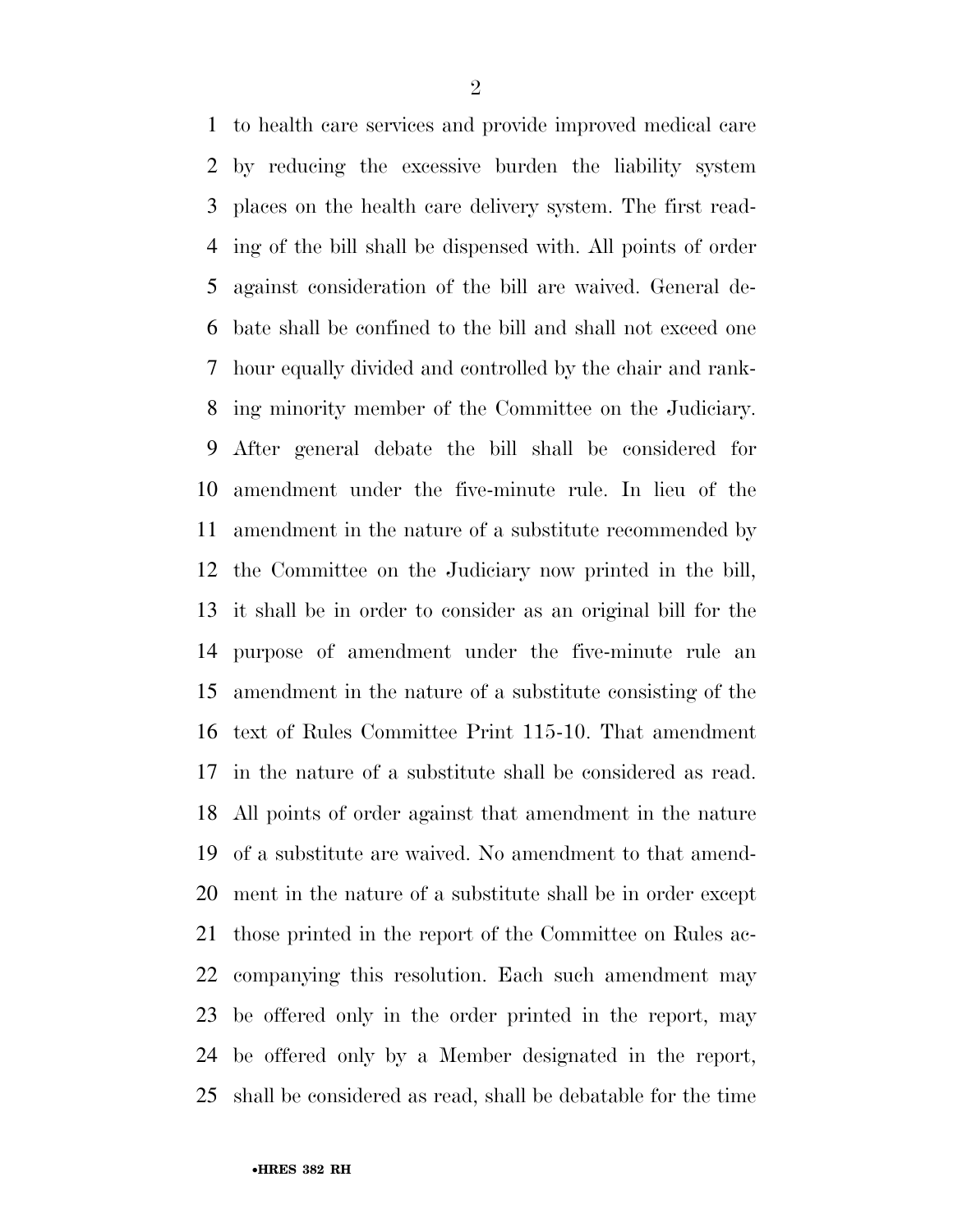specified in the report equally divided and controlled by the proponent and an opponent, shall not be subject to amendment, and shall not be subject to a demand for divi- sion of the question in the House or in the Committee of the Whole. All points of order against such amendments are waived. At the conclusion of consideration of the bill for amendment the Committee shall rise and report the bill to the House with such amendments as may have been adopted. Any Member may demand a separate vote in the House on any amendment adopted in the Committee of the Whole to the bill or to the amendment in the nature of a substitute made in order as original text. The previous question shall be considered as ordered on the bill and amendments thereto to final passage without intervening motion except one motion to recommit with or without in-structions.